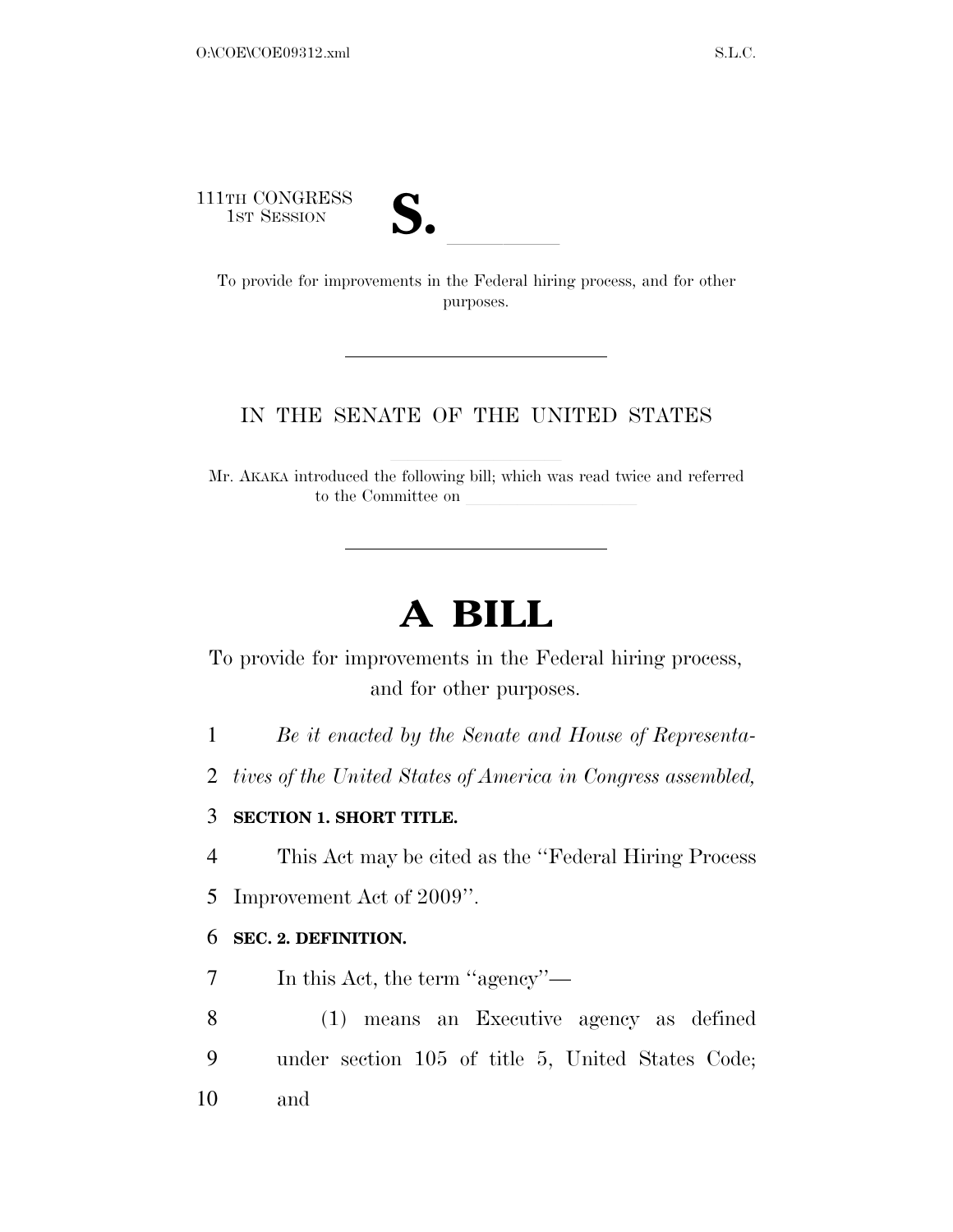| $\mathbf{1}$   | (2) shall not include the Government Account-          |
|----------------|--------------------------------------------------------|
| $\overline{2}$ | ability Office.                                        |
| 3              | SEC. 3. STRATEGIC WORKFORCE PLAN.                      |
| $\overline{4}$ | (a) IN GENERAL.—                                       |
| 5              | (1) DEVELOPMENT OF PLAN.—Not later than                |
| 6              | 180 days after the date of enactment of this Act and   |
| 7              | in every subsequent year, the head of each agency,     |
| 8              | in consultation with the Chief Human Capital Offi-     |
| 9              | cers Council, shall develop a strategic workforce plan |
| 10             | as part of the agency performance plan required        |
| 11             | under section 1115 of title 31, United States Code,    |
| 12             | to include—                                            |
| 13             | (A) hiring projections, including occupation           |
| 14             | and grade level;                                       |
| 15             | (B) long-term and short-term strategic                 |
| 16             | human capital planning to address critical skills      |
| 17             | deficiencies;                                          |
| 18             | (C) recruitment strategies to attract highly           |
| 19             | qualified candidates from diverse backgrounds;         |
| 20             | and                                                    |
| 21             | (D) streamlining the hiring process to con-            |
| 22             | form with the provisions in this Act.                  |
| 23             | (2) INCLUSION IN PERFORMANCE PLAN.-Sec-                |
| 24             | tion $1115(a)$ of title 31, United States Code, is     |
| 25             | amended—                                               |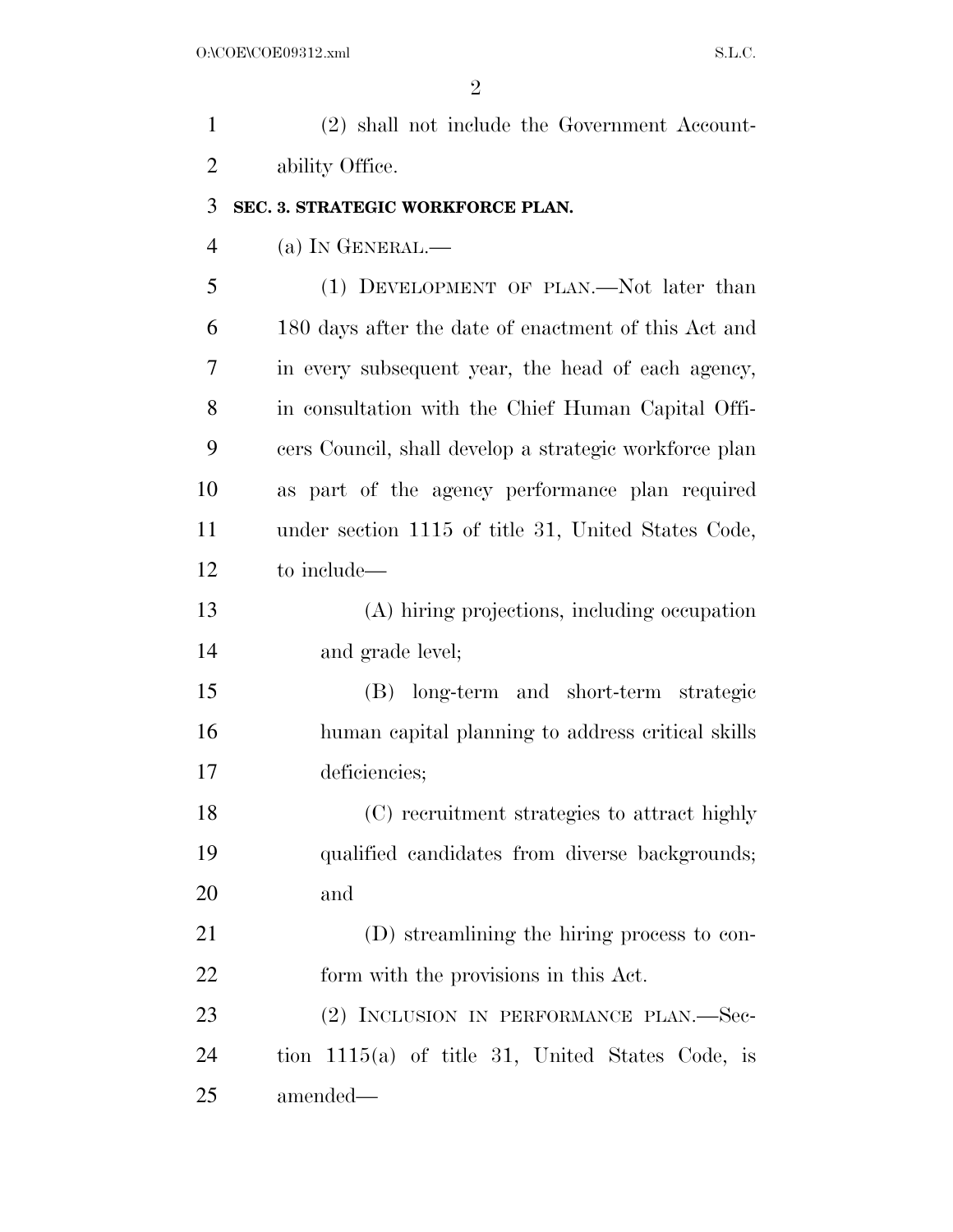| $\mathbf{1}$   | $(A)$ in paragraph $(5)$ , by striking "and"              |
|----------------|-----------------------------------------------------------|
| $\overline{2}$ | after the semicolon;                                      |
| 3              | $(B)$ in paragraph $(6)$ , by striking the pe-            |
| $\overline{4}$ | riod and inserting "and"; and                             |
| 5              | (C) by adding at the end the following:                   |
| 6              | $\lq(7)$ include the strategic workforce plan devel-      |
| 7              | oped under section 3 of the Federal Hiring Process        |
| 8              | Improvement Act of 2009.".                                |
| 9              | (b) HIRING PROJECTIONS.—Agencies shall make hir-          |
| 10             | ing projections made under strategic workforce plans      |
| 11             | available to the public.                                  |
| 12             | (c) SUBMISSION TO THE OFFICE OF PERSONNEL                 |
| 13             | MANAGEMENT. - Each agency strategic workforce plan        |
| 14             | shall be submitted to the Office of Personnel Management. |
| 15             | SEC. 4. FEDERAL JOB VACANCY ANNOUNCEMENTS.                |
| 16             | (a) TARGETED ANNOUNCEMENTS. In consultation               |
| 17             | with the Chief Human Capital Officers Council, the head   |
| 18             | of each agency shall—                                     |
| 19             | (1) take steps necessary to target highly quali-          |
| 20             | fied applicant pools with diverse backgrounds before      |
| 21             | posting job announcements;                                |
| 22             | (2) elearly and prominently display job an-               |
| 23             | nouncements in strategic locations convenient to          |
| 24             | such targeted applicant pools; and                        |
|                |                                                           |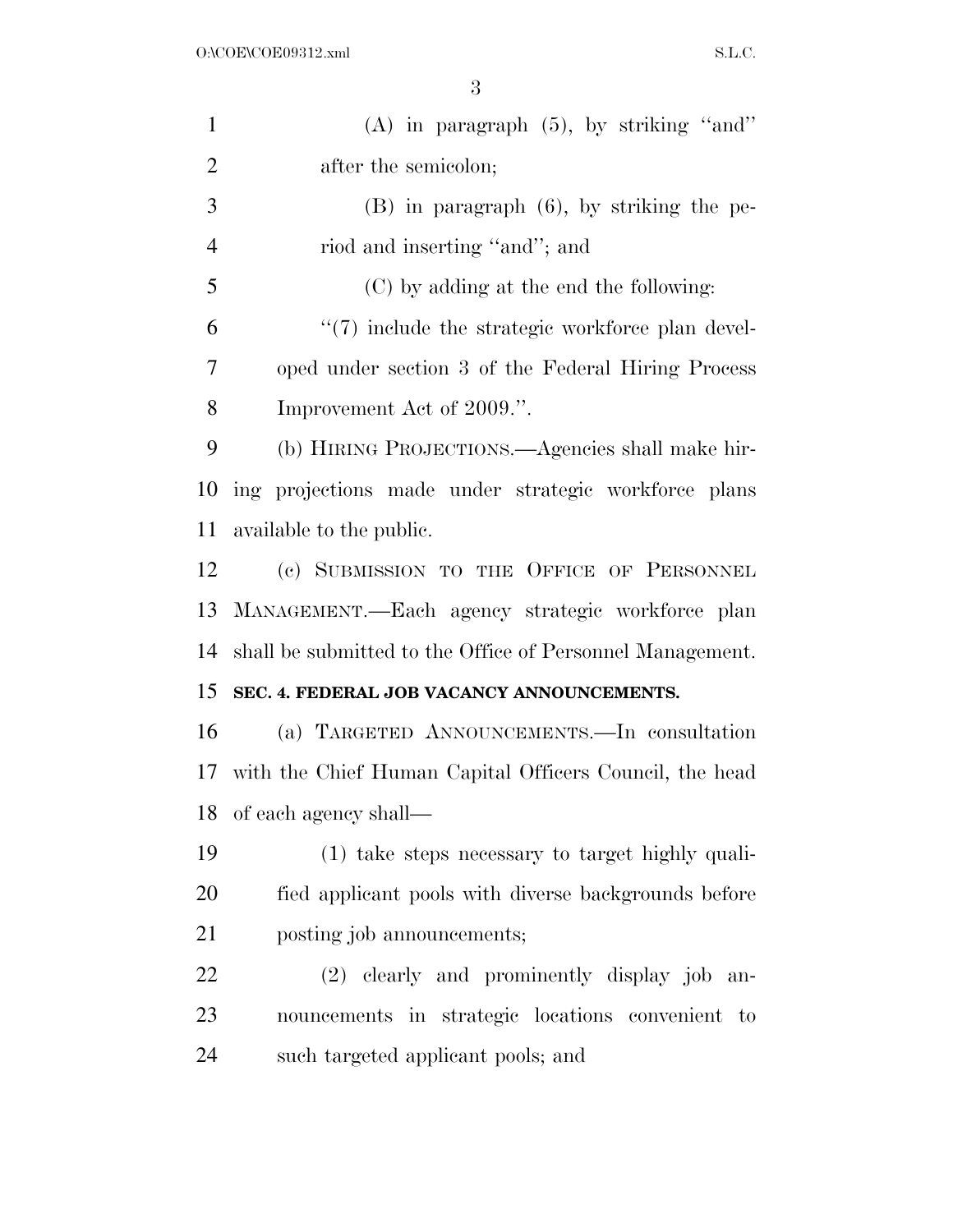(3) seek to develop relationships with targeted applicant pools to develop regular pipelines for high-quality applicants.

 (b) PUBLIC NOTICE REQUIREMENTS.—The require- ments of subsection (a) shall not supersede public notice requirements.

(c) PLAIN WRITING REQUIREMENT.—

 (1) DEFINITION.—In this subsection, the term ''plain writing'' means writing that the intended au- dience can readily understand and use because that writing is clear, concise, well-organized, and follows other best practices of plain writing.

 (2) REQUIREMENT.—Not later than 180 days after the date of enactment of this Act, all Federal 15 job announcements for competitive positions shall be written in plain writing.

## **SEC. 5. APPLICATION PROCESS AND NOTIFICATION RE-QUIREMENTS.**

 (a) APPLICATION PROCESS.—Not later than 180 days after the date of enactment of this Act and in con- sultation with the Chief Human Capital Officers Council, the head of each agency shall develop processes to—

 (1) ensure that vacancy announcements are open for a reasonable period of time as determined by the head of the agency to allow targeted, highly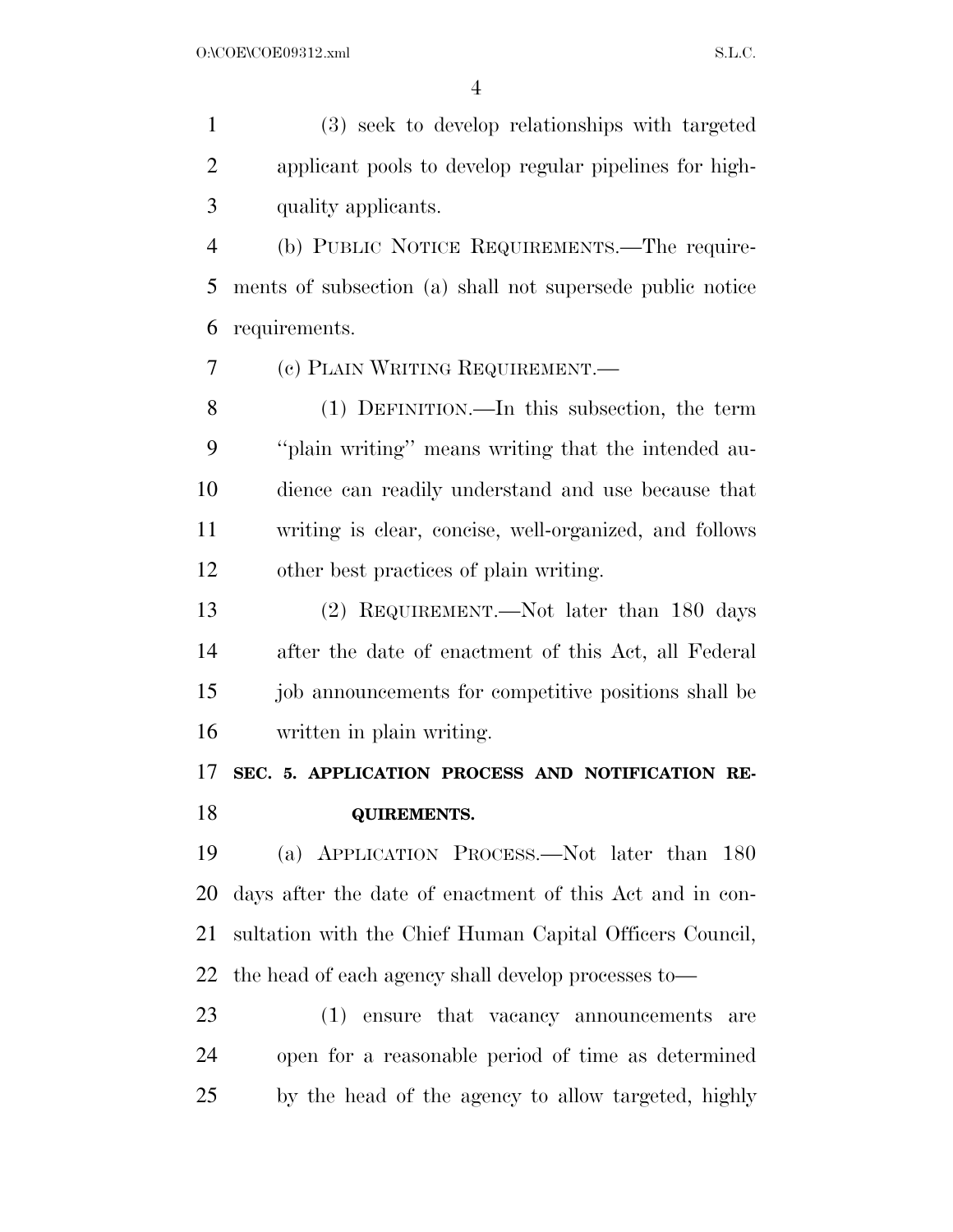| $\mathbf{1}$   | qualified applicants from diverse backgrounds time    |
|----------------|-------------------------------------------------------|
| $\overline{2}$ | to submit an application;                             |
| 3              | (2) ensure that vacancy announcements include         |
| $\overline{4}$ | contact information for applicants who seek further   |
| 5              | information about the announcement;                   |
| 6              | (3) review and revise the hiring process of the       |
| 7              | agency to create a streamlined and timely system for  |
| 8              | hiring decisions;                                     |
| 9              | (4) allow applicants to submit a cover letter, re-    |
| 10             | sume, and answers to brief questions, such as ques-   |
| 11             | tions relating to United States citizenship and vet-  |
| 12             | erans status, to complete an application;             |
| 13             | (5) allow applicants to submit application mate-      |
| 14             | rials in a variety of formats, including word proc-   |
| 15             | essing documents and portable document format;        |
| 16             | $(6)$ not require any applicant to provide a So-      |
| 17             | cial Security number or any other personal identi-    |
| 18             | fying information unnecessary for the initial review  |
| 19             | of an applicant for a position;                       |
| 20             | (7) not require lengthy writing requirements          |
| 21             | such as knowledge, skills, and ability essays as part |
| 22             | of an initial application;                            |
| 23             | (8) not require the submission of additional ma-      |
| 24             | terial in support of an application, such as edu-     |
| 25             | cational transcript, proof of veterans status, and    |
|                |                                                       |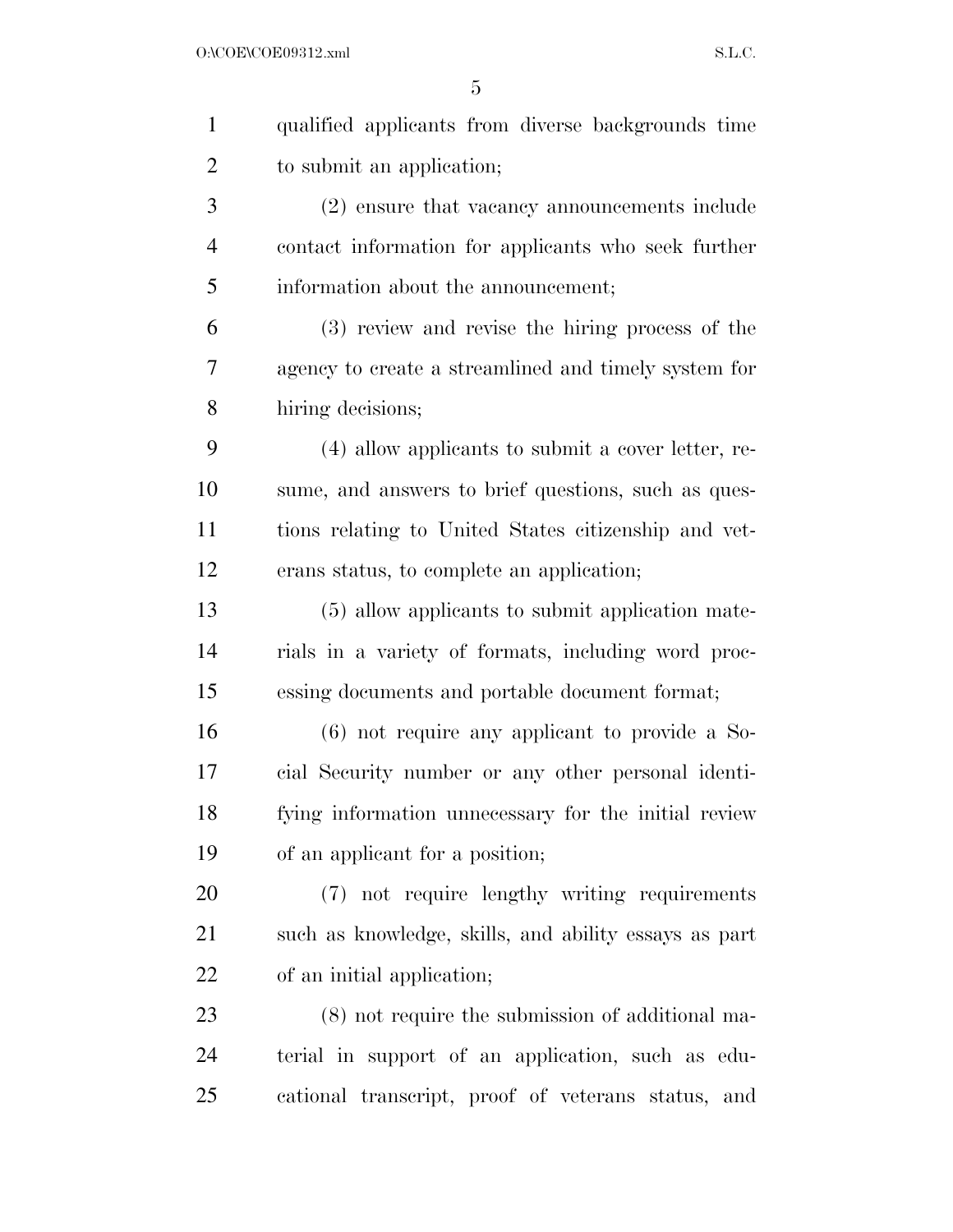| $\mathbf{1}$   | professional certifications, unless necessary to com-   |
|----------------|---------------------------------------------------------|
| $\overline{2}$ | plete the application process;                          |
| 3              | $(9)$ ensure that applicants are given a reason-        |
| 4              | able amount of time after the closing date of the job   |
| 5              | announcement to provide additional necessary infor-     |
| 6              | mation; and                                             |
| 7              | $(10)$ include the hiring manager in all parts of       |
| 8              | the application process, including—                     |
| 9              | (A) targeted recruitment;                               |
| 10             | (B) drafting the job announcement;                      |
| 11             | (C) review of the initial applications;                 |
| 12             | (D) interviewing the applicants; and                    |
| 13             | (E) the final decision making process.                  |
| 14             | (b) NOTIFICATION REQUIREMENTS.—                         |
| 15             | (1) IN GENERAL.—In consultation with the                |
| 16             | Chief Human Capital Officers Council, the head of       |
| 17             | each agency shall develop mechanisms under which        |
| 18             | each applicant for a Federal job vacancy shall re-      |
| 19             | ceive timely notification of the status of their appli- |
| <b>20</b>      | cations or provide the applicant the ability to check   |
| 21             | on the status of their applications.                    |
| 22             | (2) CONTENTS OF NOTIFICATION.—A notifica-               |
| 23             | tion to an applicant under this subsection shall in-    |
| 24             | $_{\rm clude}$                                          |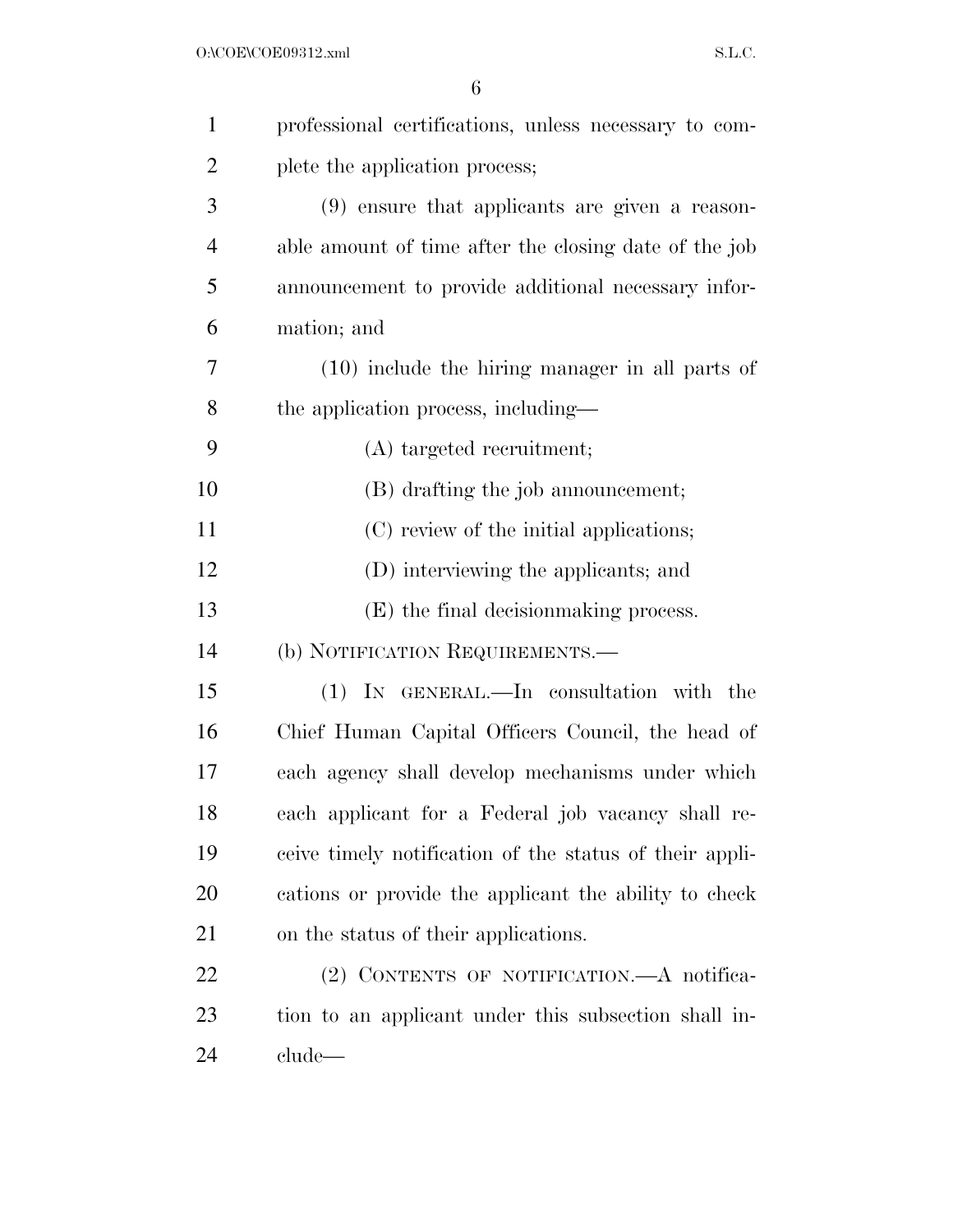| $\mathbf{1}$   | (A) notice of receipt of an application not        |
|----------------|----------------------------------------------------|
| $\overline{2}$ | later than 5 business days after the application   |
| 3              | was received by the employing agency;              |
| $\overline{4}$ | (B) an explanation of the hiring process           |
| 5              | and an estimated timeline of the next actions in   |
| 6              | the process;                                       |
| 7              | (C) notice the qualification and status of         |
| 8              | an applicant after all applications for the appli- |
| 9              | cable position have been initially reviewed and    |
| 10             | ranked;                                            |
| 11             | (D) notice of the qualifications and status        |
| 12             | of the applicant after all interviews for the ap-  |
| 13             | plicable position are completed;                   |
| 14             | (E) for all applicants selected for an inter-      |
| 15             | view, notice of the ongoing process if selected,   |
| 16             | including the process for any needed security      |
| 17             | clearance or suitability review, not later than    |
| 18             | the date of the interview; and                     |
| 19             | (F) notice to nonaccepted applicants that          |
| 20             | the applicable position is not open not later      |
| 21             | than 10 business days after the date<br><b>on</b>  |
| 22             | which-                                             |
| 23             | (i) the selected candidate has accepted            |
| 24             | an offer of employment; or                         |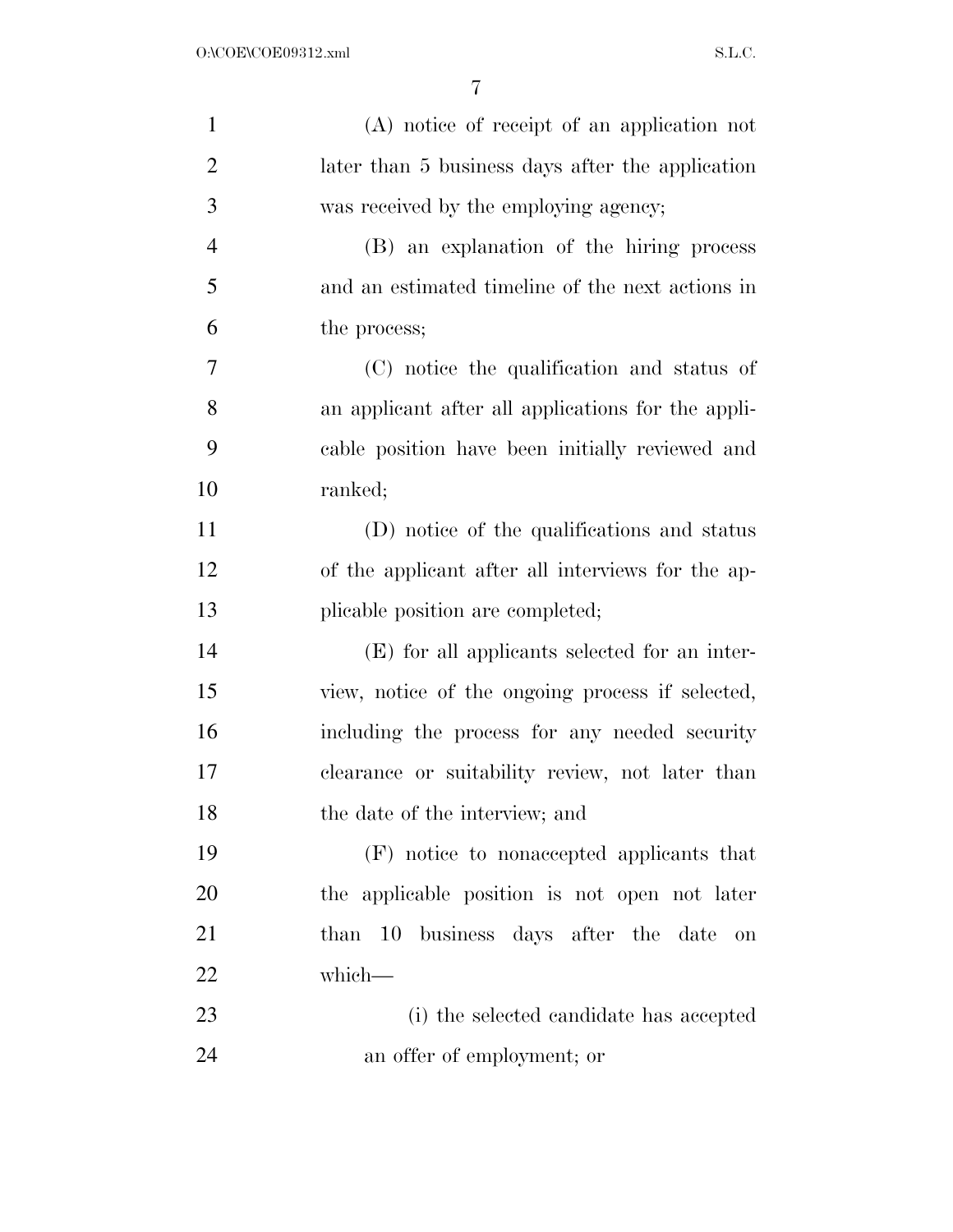| $\mathbf{1}$   | (ii) the job announcement has been                        |
|----------------|-----------------------------------------------------------|
| $\overline{2}$ | cancelled.                                                |
| 3              | SEC. 6. APPLICANT INVENTORY.                              |
| $\overline{4}$ | (a) IN GENERAL.—Section 3330 of title 5, United           |
| 5              | States Code, is amended—                                  |
| 6              | (1) by redesignating subsections (e) and (f) as           |
| 7              | subsections (f) and (g), respectively; and                |
| 8              | $(2)$ by inserting after subsection $(d)$ the fol-        |
| 9              | lowing:                                                   |
| 10             | $``(e)(1)$ The Office of Personnel Management shall es-   |
| 11             | tablish and keep current a comprehensive inventory of in- |
| 12             | dividuals seeking employment in the Federal Government.   |
| 13             | $\lq(2)$ The inventory under this subsection shall—       |
| 14             | $\lq\lq$ be made available to agencies for use in         |
| 15             | filling vacancies;                                        |
| 16             | "(B) contain information voluntarily provided             |
| 17             | by applicants for employment, including—                  |
| 18             | "(i) the resume and contact information                   |
| 19             | provided by the applicant; and                            |
| 20             | "(ii) any other information which the Of-                 |
| 21             | fice considers appropriate;                               |
| 22             | " $(C)$ retain information for no longer than 1           |
| 23             | calendar year;                                            |
| 24             | $\lq\lq$ (D) not include information relating to-         |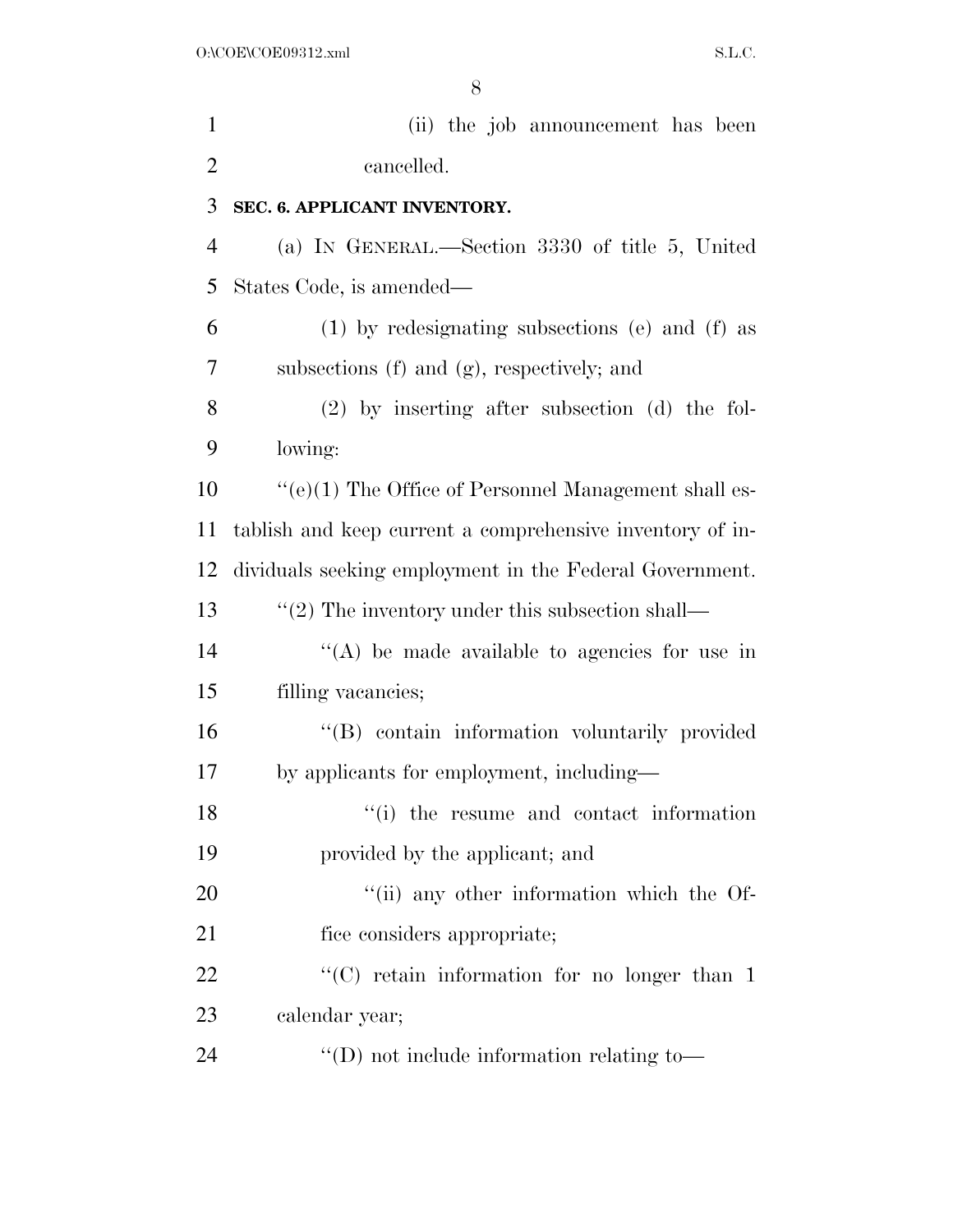| $\mathbf{1}$   | "(i) the application of the applicant for a              |
|----------------|----------------------------------------------------------|
| $\overline{2}$ | specific vacancy announcement; or                        |
| 3              | "(ii) any other information relating to va-              |
| $\overline{4}$ | cancy announcements; and                                 |
| 5              | "(E) shall provide for a mechanism to allow —            |
| 6              | "(i) applicants to update resume contact                 |
| $\overline{7}$ | information; and                                         |
| 8              | "(ii) agency officials to search information             |
| 9              | in the inventory by agency and job classifica-           |
| 10             | tion.".                                                  |
| 11             | (b) EFFECTIVE DATE.—The amendment made by                |
| 12             | subsection (a) shall take effect 180 days after the date |
|                |                                                          |
|                | of enactment of this Act.                                |
|                | SEC. 7. TRAINING.                                        |
| 13<br>14<br>15 | Not later than 120 days after the date of enactment      |
| 16             | of this Act—                                             |
| 17             | (1) in consultation with the Chief Human Cap-            |
| 18             | ital Officers Council, the Office of Personnel Man-      |
| 19             | agement shall develop and notify agencies of a train-    |
| 20             | ing program for human resources professionals to         |
| 21             | implement the requirements of this Act; and              |
| 22             | (2) each agency shall develop and submit to the          |
| 23             | Office of Personnel Management a plan to imple-          |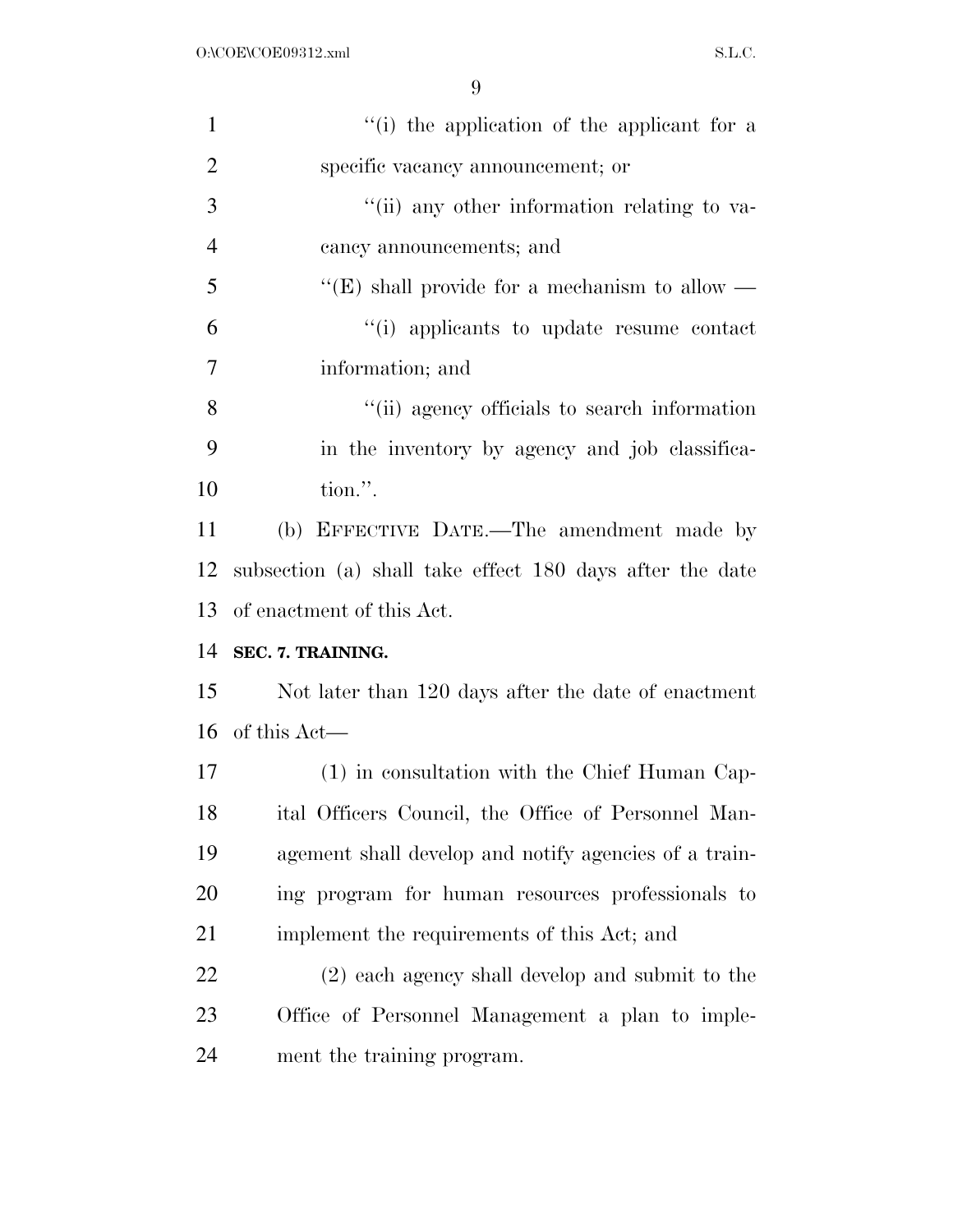### **SEC. 8. REDUCTION IN THE LENGTH OF THE HIRING PROC-ESS.**

 (a) AGENCY PLANS.—In consultation with the Chief Human Capital Officers Council, the head of each agency shall develop a plan to reduce the length of the hiring process.

 (b) REQUIREMENTS.—To the extent practical, the plan shall require that each agency fill identified vacancies not later than an average of 80 calendar days after the date of identification of the vacancy.

 (c) REPORTS.—Each agency shall submit an annual report to Congress on the period of time required to fill each vacancy, and whether vacancies are cancelled or re-opened.

#### **SEC. 9. MEASURES OF FEDERAL HIRING EFFECTIVENESS.**

 (a) IN GENERAL.—Each agency shall measure and collect information on indicators of hiring effectiveness with respect to the following :

(1) RECRUITING AND HIRING.—

 (A) Ability to reach and recruit well-quali-fied talent from diverse talent pools.

 (B) Use and impact of special hiring au- thorities and flexibilities to recruit most quali-fied applicants.

 (C) Use and impact of special hiring au-thorities and flexibilities to recruit diverse can-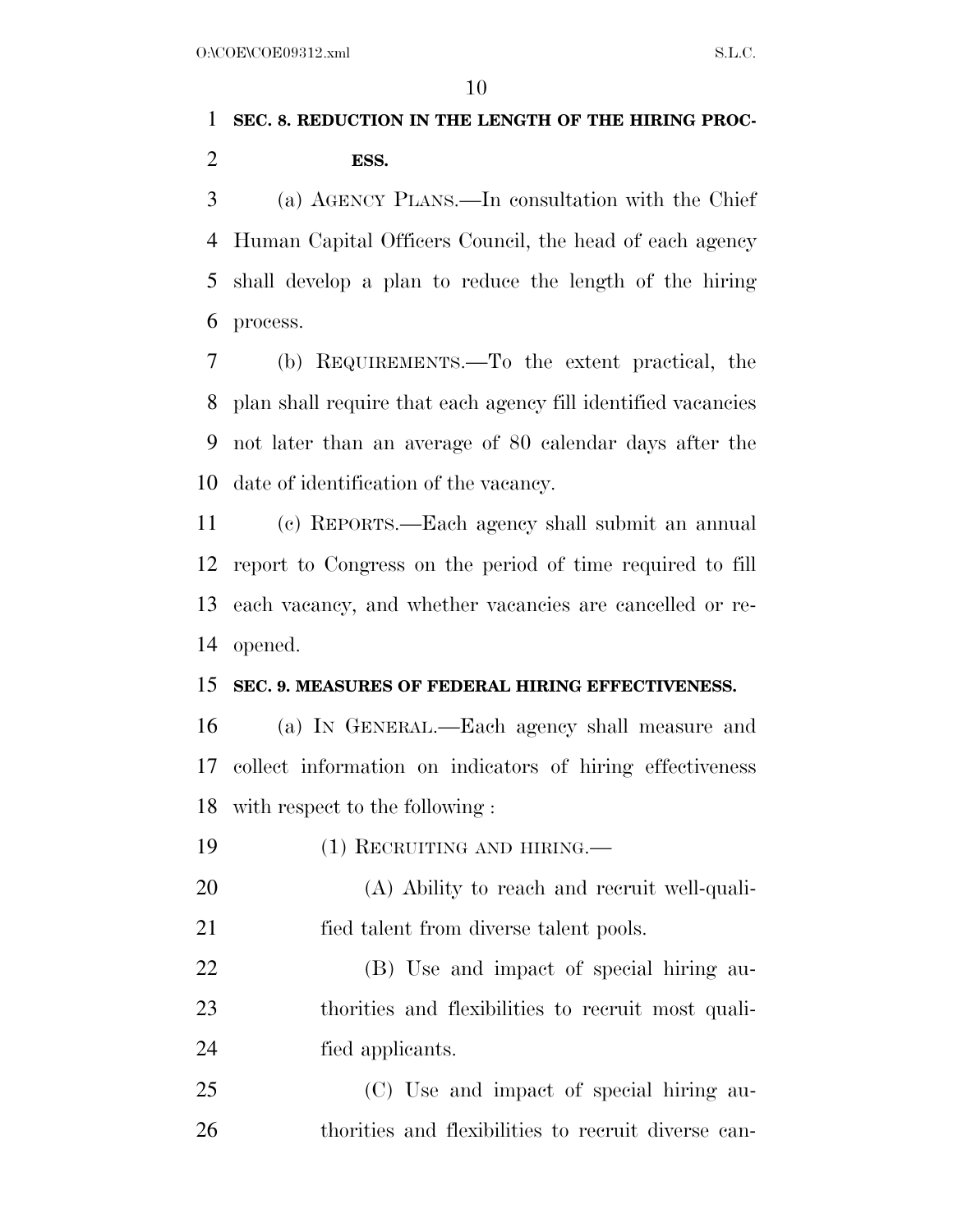| $\mathbf{1}$   | didates, including veteran, minority, and dis-     |
|----------------|----------------------------------------------------|
| $\overline{2}$ | abled candidates.                                  |
| 3              | (D) The age, educational level, and source         |
| $\overline{4}$ | of applicants.                                     |
| 5              | (E) Length of time between the time a po-          |
| 6              | sition is advertised and the time a first offer of |
| 7              | employment is made.                                |
| 8              | (F) Length of time between the time a              |
| 9              | first offer of employment for a position is made   |
| 10             | and the time a new hire starts in that position.   |
| 11             | (G) Number of internal and external appli-         |
| 12             | cants for Federal positions.                       |
| 13             | (2) HIRING MANAGER ASSESSMENT.-                    |
| 14             | (A) Manager satisfaction with the quality          |
| 15             | of new hires.                                      |
| 16             | (B) Manager satisfaction with the match            |
| 17             | between the skills of newly hired individuals      |
| 18             | and the needs of the agency.                       |
| 19             | (C) Manager satisfaction with the hiring           |
| 20             | process and hiring outcomes.                       |
| 21             | (D) Mission-critical deficiencies closed by        |
| 22             | new hires and the connection between mission-      |
| 23             | critical deficiencies and annual agency perform-   |
| 24             | ance.                                              |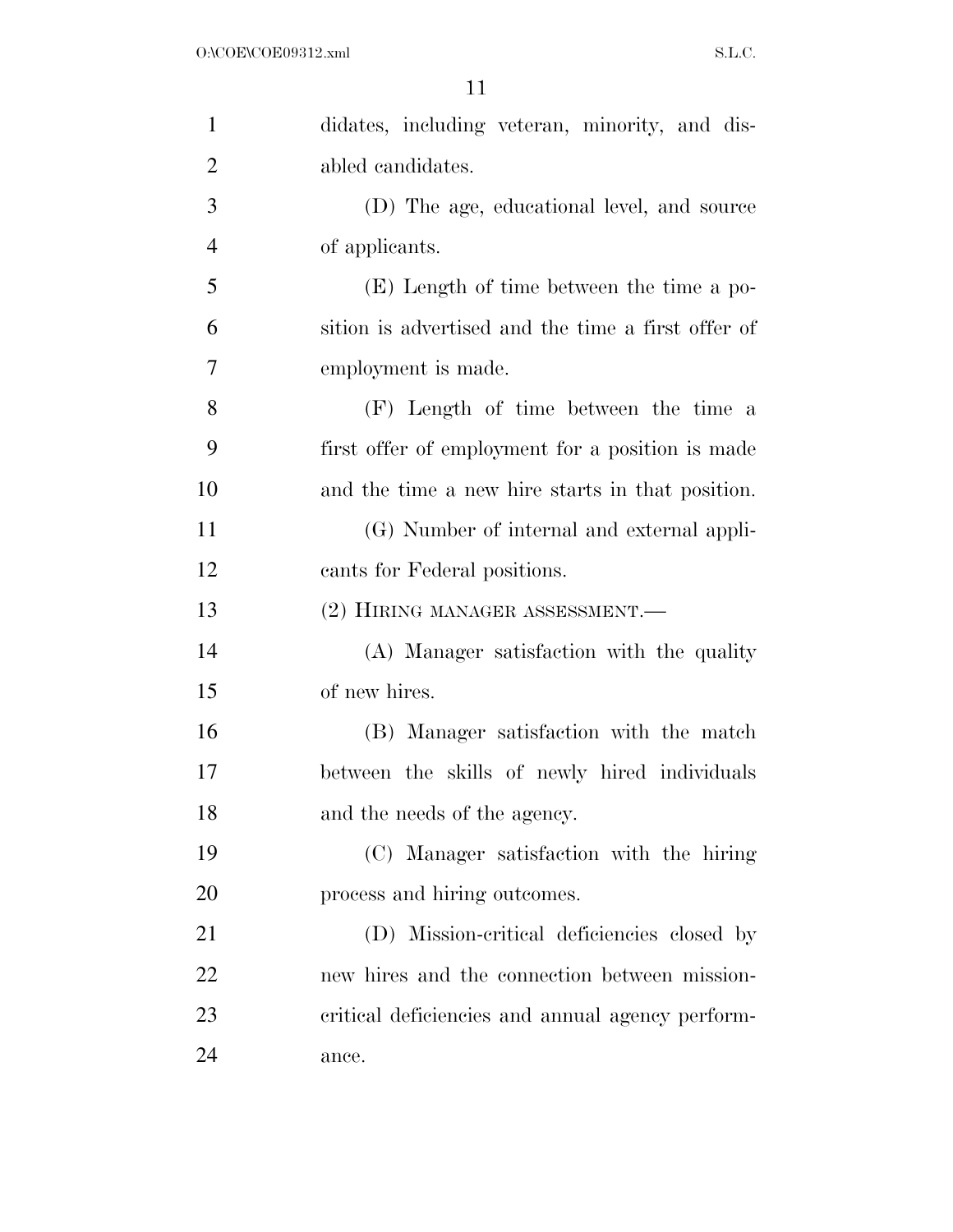| $\mathbf{1}$   | (3) APPLICANT ASSESSMENT.—Applicant satis-             |
|----------------|--------------------------------------------------------|
| $\overline{2}$ | faction with the hiring process (including clarity of  |
| 3              | job announcement, reasons for withdrawal of appli-     |
| $\overline{4}$ | cation should that apply, user-friendliness of the ap- |
| 5              | plication process, communication regarding status of   |
| 6              | application, and timeliness of hiring decision).       |
| 7              | (4) NEW HIRE ASSESSMENT.                               |
| 8              | (A) New hire satisfaction with the hiring              |
| 9              | process (including clarity of job announcement,        |
| 10             | user-friendliness of the application process,          |
| 11             | communication regarding status of application,         |
| 12             | and timeliness of hiring decision).                    |
| 13             | (B) Satisfaction with the onboarding expe-             |
| 14             | rience (including timeliness of onboarding after       |
| 15             | the hiring decision, welcoming and orientation         |
| 16             | processes, and being provided with timely and          |
| 17             | useful new employee information and assist-            |
| 18             | ance).                                                 |
| 19             | (C) New hire attrition.                                |
| 20             | (D) Investment in training and develop-                |
| 21             | ment for employees during their first year of          |
| 22             | employment.                                            |
| 23             | (E) Other indicators and measures as re-               |
| 24             | quired by the Office of Personnel Management.          |
| 25             | (b) REPORTS.—                                          |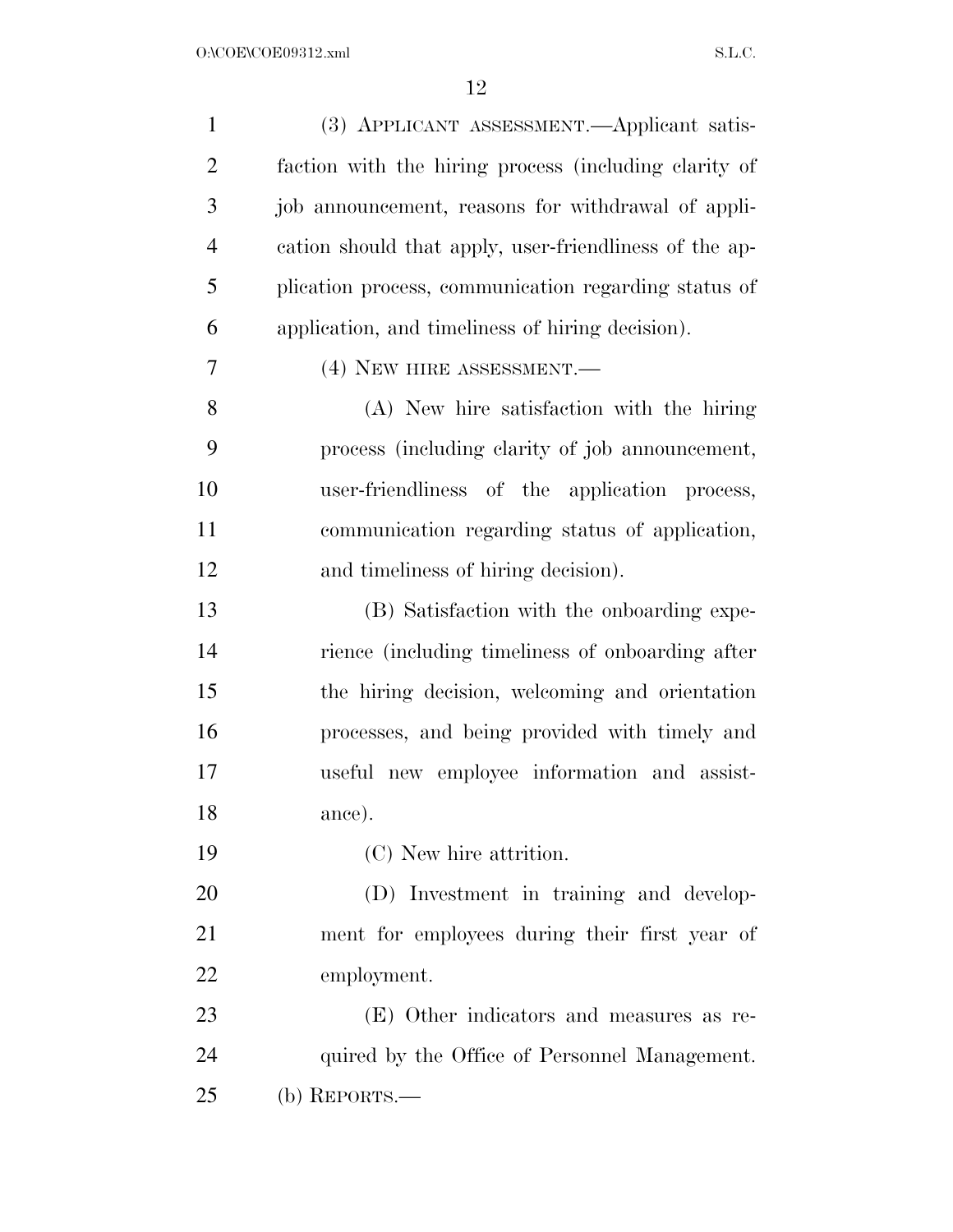(1) IN GENERAL.—Each agency shall submit an annual report of the information collected under subsection (a) to the Office of Personnel Manage- ment. (2) AVAILABILITY OF RECRUITING AND HIRING INFORMATION.—Each year the Office of Personnel Management shall provide the information under subsection (c)(1) in a consistent format to allow for a comparison of hiring effectiveness and experience across demographic groups and agencies to— (A) Congress before that information is made publicly available; and (B) the public on the website of the Office. (c) REGULATIONS.—Not later than 180 days of the date of enactment of this Act, the Office of Personnel Management shall prescribe regulations directing the methodology, timing, and reporting of the data described in subsection (a). **SEC. 10. REGULATIONS.**  (a) IN GENERAL.—Except as provided under section

 9(c), not later than 120 days after the date of enactment of this Act, the Director of the Office of Personnel Man- agement shall prescribe regulations as necessary to carry out this Act.